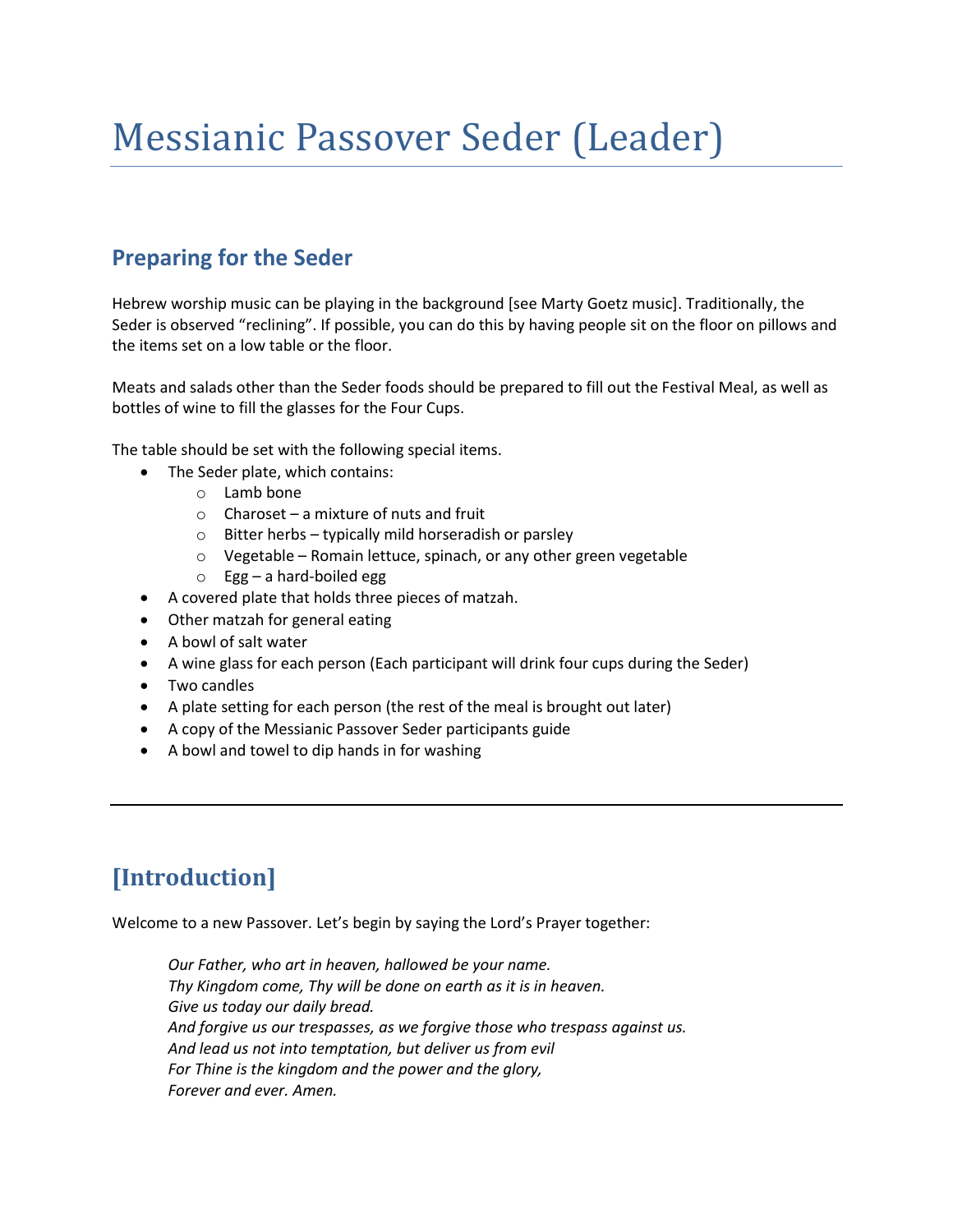Why are we, believers in Jesus, celebrating a Jewish holiday like Passover? There are several reasons:

- Throughout human history, God revealed himself primarily through creation, through His Son Jesus, and through His people. His original people were known as Hebrews, and later as Jews.
- God Promised that through the Father of the Hebrews, Abraham, He would bless all nations, and through the nation of Israel would come the Messiah. His name is Y'shua – Jesus.
- Jesus is Jewish. He celebrated Passover. It was at Jesus' last Passover that He instructed believers to keep the Lord's Supper – the Passover supper, in remembrance of His sacrificial death on the Cross. The early church was made of many believing Jews who celebrated Passover every year, and they celebrated Jesus as the Messiah and the fulfillment of Passover.
- Through Christ we have been adopted into the family of God. We have become His people. We have been grafted into the Hebrew heritage of God's people on earth. Because of our relationship to Jesus, His story is our story, and His history is our history, and so it is appropriate for us to remember, observe, and celebrate. So, let's begin.

## **[Lighting the Yom Tov Candles]**

Before the start of every Sabbath or Jewish holiday, it is traditional for the women of the household to light two candles – the Yom Tov Candles - in honor of the holy day, and gratitude for the light of God

[After candles are lit] Now lets read [Numbers 6:24-26](http://biblia.com/bible/nasb95/Numbers%206.24-26) together:

*The LORD bless thee, and keep thee: The LORD make his face shine upon thee, and be gracious unto thee: The LORD lift up his countenance upon thee, and give thee peace.* 

And this is our prayer (together):

*Blessed art Thou, Adonai, O Lord our God, King of the Universe, who has sent Thy Son, Thine Only Son, Y'shua the Messiah, to be the light of the world and our Passover Lamb, that through him we might live. Amen.*

### **[The First Cup – the Cup of Kiddush or Blessing]**

Now we come to the first of four ceremonial cups. Make sure there is wine in your glass. This is the cup of Kiddush or blessing. With this cup we set this night aside, as different than all other nights. Holding the cup of wine in your right hand, we will recite the blessing together:

*Blessed art Thou, o lord our God, ruler of the universe, creator of the fruit of the vine. Blessed art Thou, o Lord our God, ruler of the universe, Father of our households. Blessed art thou, o Lord our God, ruler of the universe, giver of life and blessing.*

Everyone toast and drink together.

### **[The Washing of Hands]**

At this point, the washing of hands was customarily done by the servant of the house. Using a bowl and towel, he or she would go to each person at the table and wash their hands. But on the night Jesus observed Passover with his disciples, he added something completely unexpected.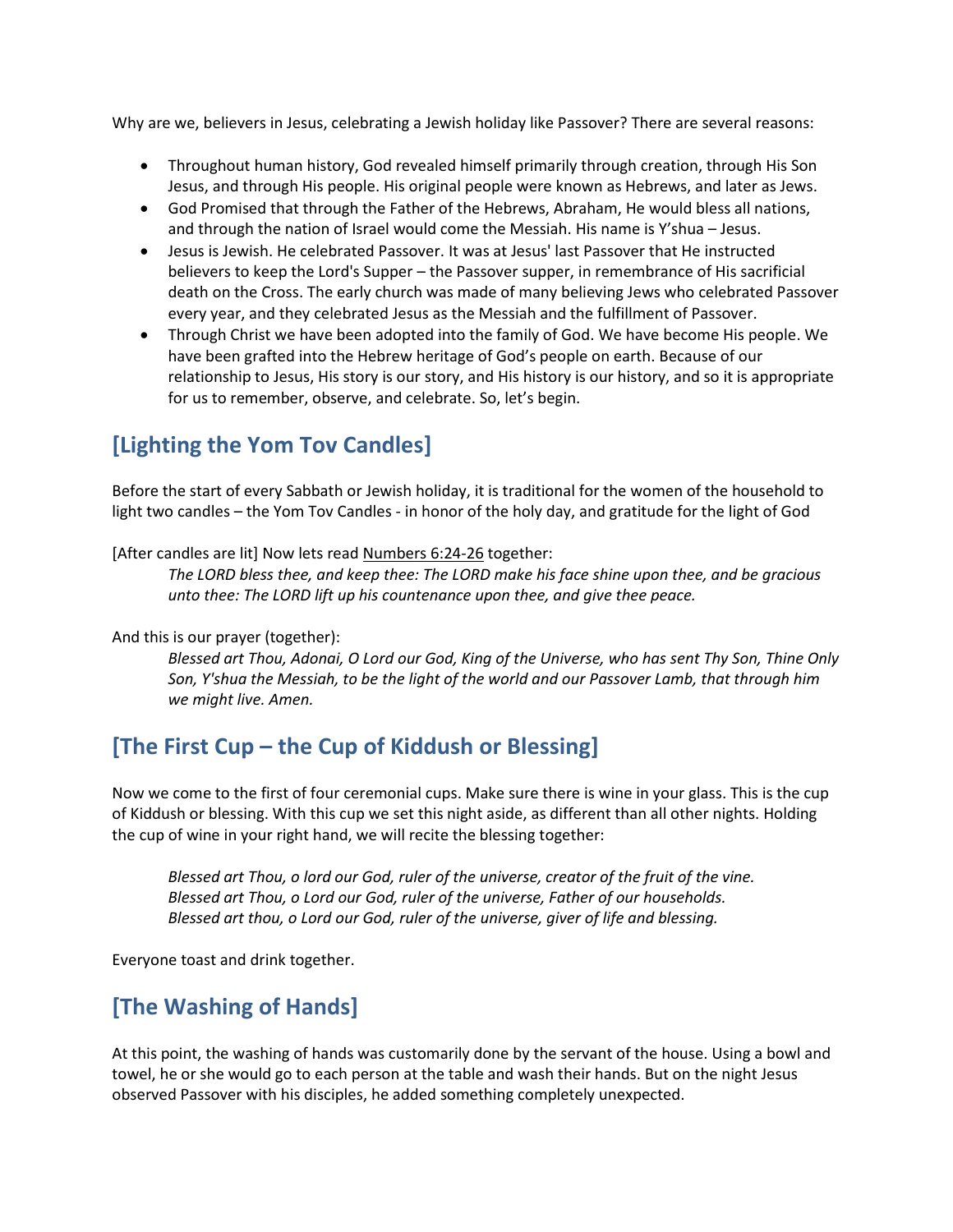#### **Read John 13:1-15**

In our Passover observance, we will wash each other's hands, in honour of what Jesus modeled for us. Once you have washed your hands, each of you hold the bowl and towel for the person next to you, so they can wash their hands. [Play Hebrew / Jewish music while doing this]

### **[The Seder meal]**

In the center of the table is the Seder Plate - a special plate. Each food item on it has special symbolic meaning:

**The Lamb Bone** is a reminder of the first Passover Lamb of the last plague.

**The Bitter Herb** is the horseradish and it recalls the bitterness of slavery.

**The Charoset** is a mixture of fruit and nuts that represent the bricks and mortar the Israelites were forced to make under Pharaoh's taskmasters.

**The Vegetable** is a symbol of life and strength

**The Hard-boiled Egg** is also a symbol of life, but also sacrifice.

### **[Breaking the Middle Matzah]**

There is also a plate on the table with 3 pieces of Matzah, or unleavened bread, which is called the bread of affliction.

And now comes one of the most interesting parts of the Seder for believers in Y'shua. It's the breaking of the middle matzah. Hebrews have been doing this for centuries, and yet it's unclear why.

Three Matzah are placed in a special white covering [called the "matzo toff"]. The middle matzah is removed and broken. The larger piece is wrapped and hidden, and then later brought back. It is called the afikoman, meaning that which comes later, or "The One" who comes later. The smaller piece is eaten with the others and the bitter herbs.

Why are there three matzah? Some rabbis say it represents the HIGH PRIEST, LEVITES and PEOPLE of ISRAEL. Other rabbis say that it represents ABRAHAM, ISAAC and JACOB. Still other rabbis say that in the wilderness God gave daily MANNA, but on Friday a double portion was given and one is added for Passover, making three.

But why is the middle matzah broken, hidden and brought back later? This tradition has been celebrated for thousands of years, and yet there is no good explanation why. Jews call it a mystery.

For us who believe in Y'shua, it is no mystery. It is an ancient picture of Jesus and the one and only God revealed in three persons: the Father, Son and Holy Spirit. The Son left the fellowship of the Trinity, was broken, buried, and brought back.

Hidden within the Hebraic celebration of Passover is this distinct revelation of Jesus as the deliverer. Yet even today they refuse to acknowledge it.

[Uncover the matzah and lift up the middle matzah for all to see.]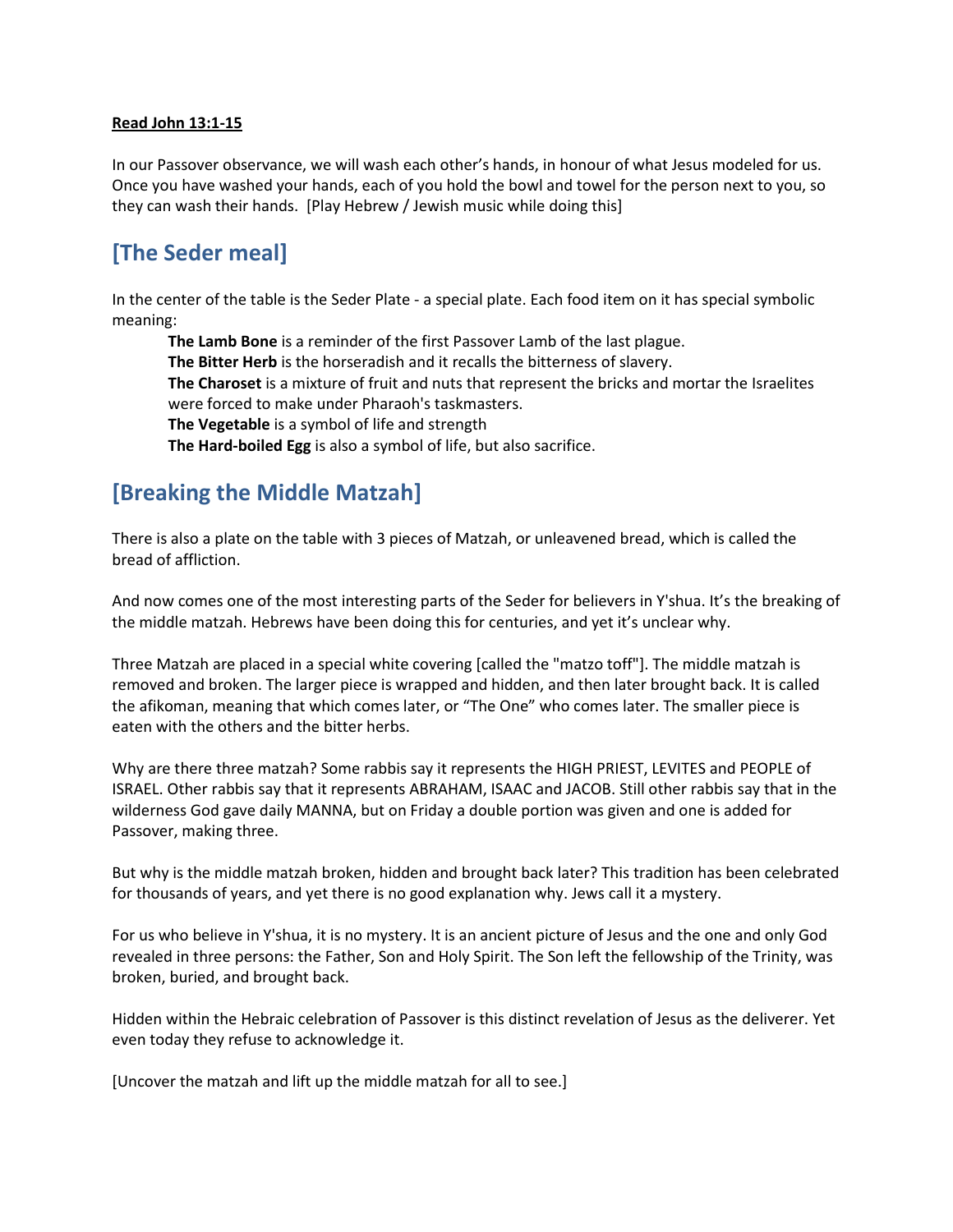This is the bread of affliction which the people of God ate in the land of Egypt. It is also the bread of affliction eaten by the Son of God, who was betrayed, crucified, and buried.

So we break the middle Matzah into two pieces – one large and one small. We will wrap the larger part and put it aside and come back to it later. For now, we move on…

## **[The Karpas]**

Turn to the Seder plate, and we will eat "The Karpas". "Karpas" means "greens" or "herbs" in Hebrew.

Green is the symbol of life. It reminds us of the Garden of Eden in all its glory – and the first days of God's greatest creation – mankind. This is represented on the table by the vegetables.

But those days did not stay perfect for long. There is also a small bowl of salt water – it reminds us of the days of mourning as Eden was abandoned, and the Hebrews suffered in Egypt, and the tears of all those who suffer apart from God.

The matzah is the humble bread, or bread of affliction, and it is dipped into the bitter herbs to remind us of the bitterness of slavery and oppression, both physical and spiritual.

As followers of Jesus, The Karpas also reminds us that Jesus is the giver of life, the bread of life, and the salt water symbolizes the tears shed for him along the Via Dolorosa and the hill of Calvary where He was broken and oppressed, and gave His life.

So think silently about these things as you dip the vegetable into the salt water and eat. And dip the matzah into the bitter herbs and eat.

### **[The Four Questions]**

Now as the generations of Hebrews passed, the children would find it difficult to relate to the meaning of the matzah and the Karpas. They didn't suffer like their ancestors. So this segment of the Passover highlights the importance of passing on the stories of their people from generation to generation, through 4 questions. The youngest person present usually asks the 4 questions.

*On all other nights we may eat either leavened or unleavened bread; but on this night why only unleavened bread?*

*On all other nights we eat herbs of any kind; but on this night why only bitter herbs?*

*On all other nights we do not dip our herbs even once; but on this night why do we dip them twice?*

*On all other nights we eat our meals sitting or reclining; but on this night why do we eat in a reclining position?*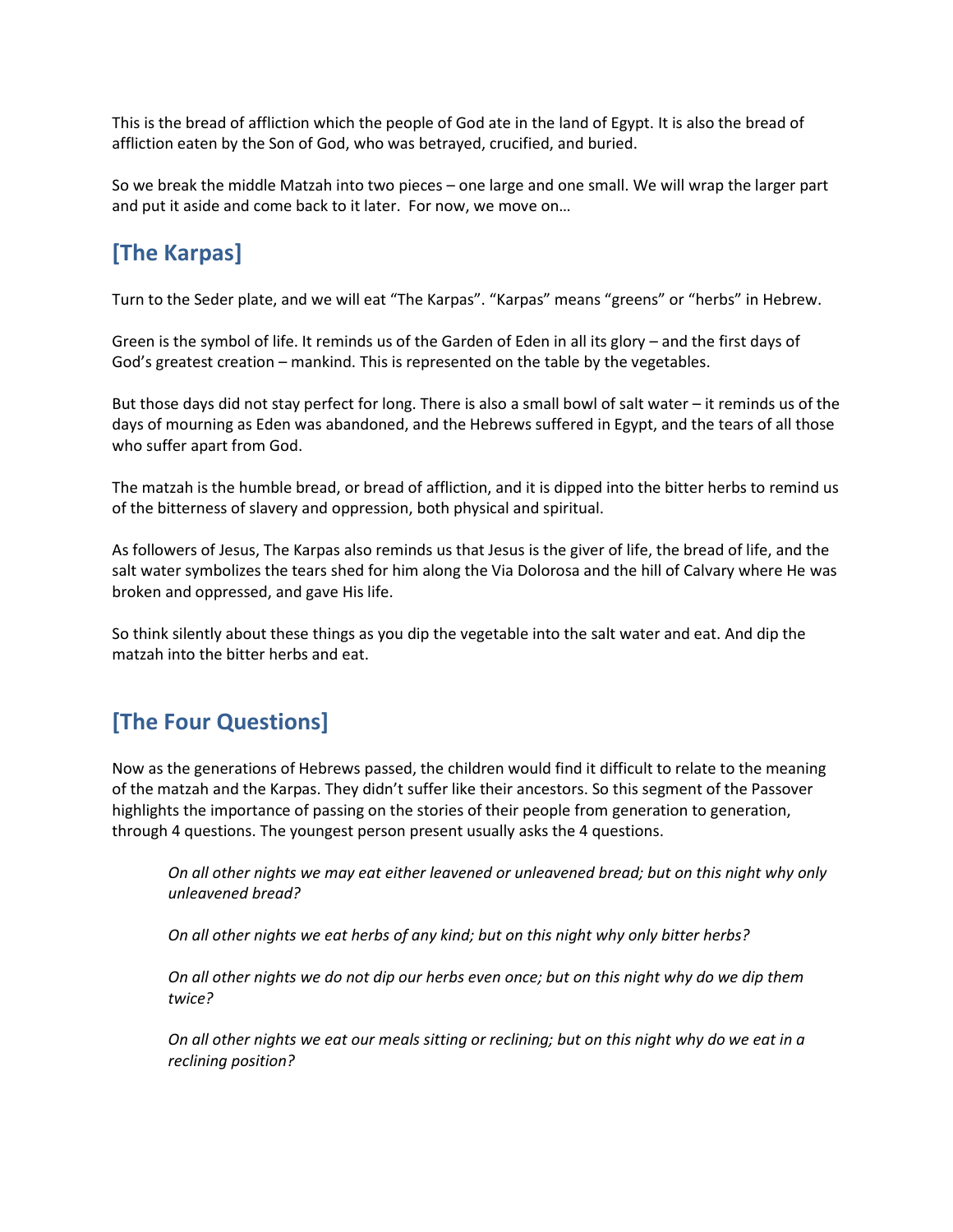Now perhaps the oldest person can read the answers.

*We eat matzah because when the Hebrews were told by Pharaoh that they could leave Egypt, they had no time to bake bread with leaven, so they baked it without leaven.*

*At the Seder, we eat bitter herbs to remind us of the bitterness our ancestors experienced when they were oppressed by the Egyptian taskmasters.*

*At the Seder, we dip food twice: the greens in salt water, and the matzah into bitter herbs, as we shall later explain.*

*In ancient times, slaves ate standing, while the wealthy in Egypt dined on couches. To show that Israel is now free, we too recline while eating.* 

### **[The Passover Story]**

Now we will read the telling of THE PASSOVER STORY, and we all participate.

READER: The Bible teaches that during a great famine, the sons of Israel journeyed to Egypt to purchase food. There they were reunited with Joseph, who was second only to Pharaoh.

ALL: And then there arose a new Pharaoh, one who did not know Joseph. He beheld the might of Israel, and he feared that in time of war, the sons of Jacob might join themselves with Egypt's foes.

READER: And so he subdued the Israelites, and he afflicted them with cruel labor. Task masters were placed over the Israelites to compel them to make bricks and to build Pharaoh's great storage cities.

ALL: But despite their hardship, they continued to thrive, just as God had promised. Pharaoh then ordered the slaughter of Israel's infant sons. By his command, every male child born to the Hebrews was to be cast into the Nile and drowned.

READER: In anguish, they cried to the God of our Fathers. And God heard their cry. God remembered His covenant. And God raised up a deliverer. He sent Moses to Pharaoh's court to declare the commandment of the Lord...

ALL: Let my people go.

READER: But Pharaoh would not hearken to the Lord of Hosts. And so plagues were poured out upon the Egyptians, upon their crops, and upon their flocks.

ALL: But Pharaoh's heart was hardened. He would not yield to the will of God. He would not let the House of Jacob depart.

READER: Then the tenth plague fell upon the land of Egypt: the death of Egypt's firstborn. But to protect the children of Israel, God commanded the head of each Jewish household to sacrifice a spotless lamb, without breaking any of its bones, and to apply it's blood to the doorway of their homes.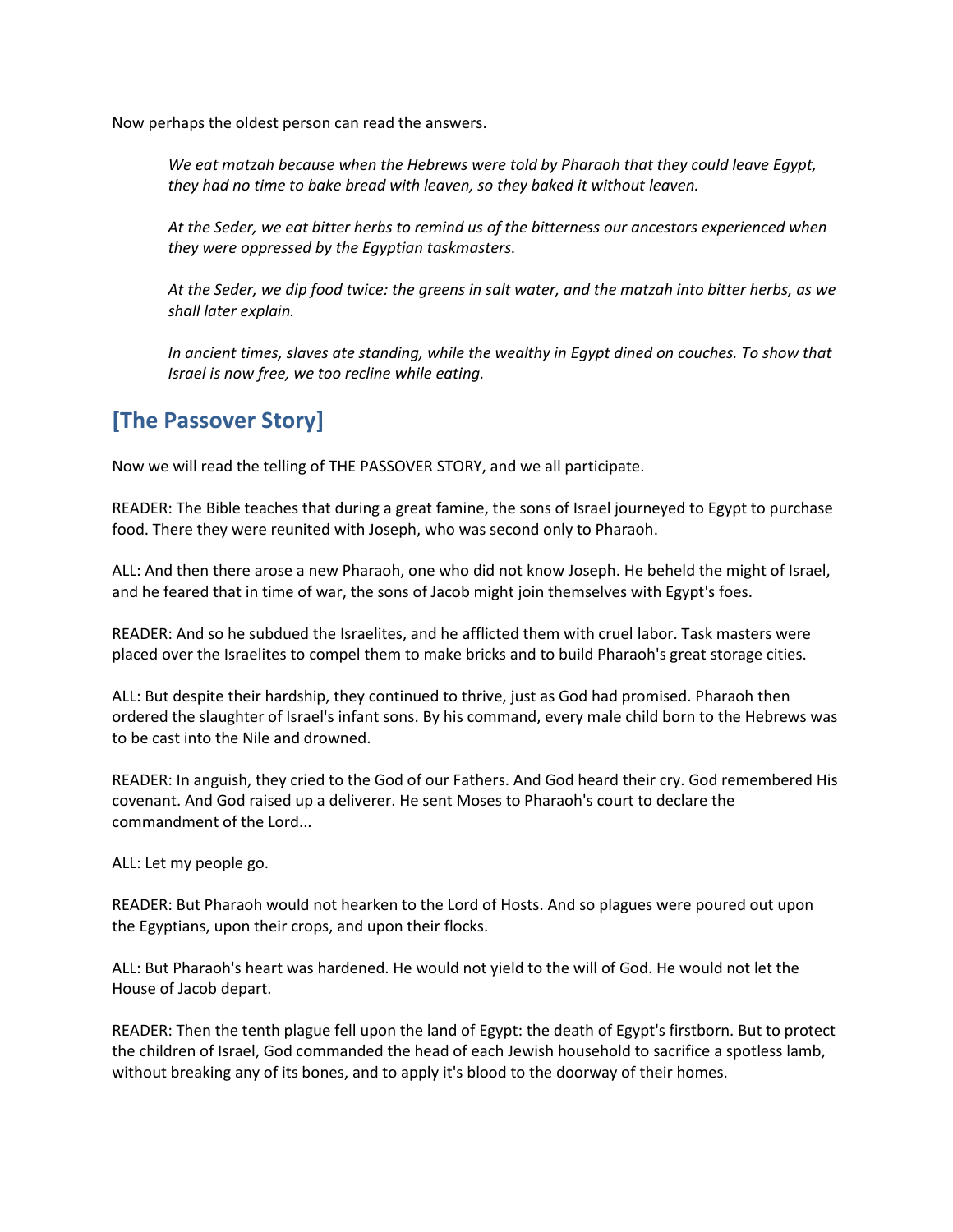ALL: "When I see the blood, I will pass over you, and the plagues shall not be upon you to destroy you."

READER: By the blood of lamb was Israel spared.

ALL: By the blood of the lamb was death made to pass over.

READER: Passover. The night when death passed over the houses of Israel because of the blood of the Passover lamb. What a mighty act of redemption.

ALL: And just as the blood of those first Passover lambs was applied in faith, so the blood of the Messiah must be applied in faith to our hearts.

READER: Tonight, we worship God because all of us, whether Jewish or Gentile, may be redeemed from bondage through our faith in the Messiah Jesus. Through Him, we may pass over from death to life.

### **[The Second Cup – The Plagues]**

Please lift up your glass, and we will observe the second cup – the cup of the TEN PLAGUES. The Lord God promised to save His people, but salvation came through the suffering of the Egyptians. This too we remember.

We will spill one drop for each of THE TEN PLAGUES. As we mention the plagues, with your knife remove one drop out of your cup and place it onto your plate. Repeat after me as we do this.

*Because of blood…the frogs…the lice…the insects…the disease…the boils…the hail…the locusts…the darkness…the death.*

More than once has the enemy risen up to destroy us. The salvation of God is forever, yet it is not without sorrow. A full cup is a symbol of joy, but tonight we have diminished our cup to show that our joy is not complete, for it comes to us through someone's suffering.

#### **Read 1 Peter 1:24**

### **[It would have been enough]**

The Hebrew word for "It would have been enough" is DAYENU (pronounced: Dai-eh-nu). Say it with me…DAYENU. The Hebrews used this saying to give thanks to God for doing so much more for them then what they expected. The same is true for us.

LEADER: If through Jesus, we received eternal salvation and not received His Holy Spirit. DAYENU

ALL: It would have been enough for us.

LEADER: Had He given us His Holy Spirit and not bestowed us with the fruit of the Spirit. DAYENU

ALL: It would have been enough for us.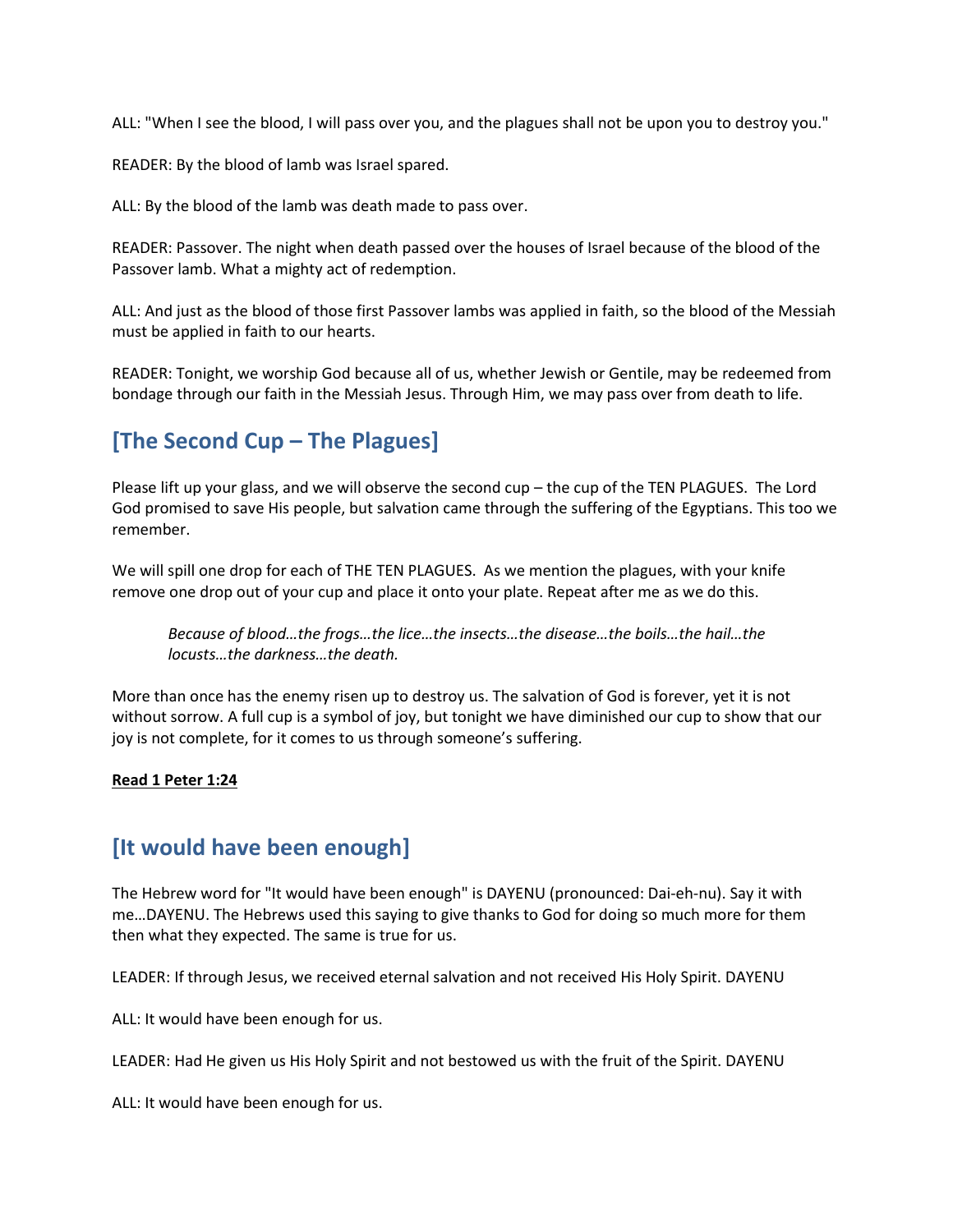LEADER: Had He bestowed us with the fruit of the Spirit and not given us His peace. DAYENU

ALL: It would have been enough for us.

### **[The Festival Meal]**

Now is the time to feast. Let us say the blessing together for this meal: *Blessed art Thou, O Lord Our God, Ruler of the universe, Creator of the fruit of the Vine Blessed art Thou, O Lord our God, Ruler of the universe, Who brings forth bread from the earth.*

We will now eat the rest of the Matzah, the fruit and nuts, the egg, the Lamb, and the rest of the meal together

\*Note: The Matzah was often dipped into the fruit and nuts during the meal, and it was known as the sop. It is still the custom today to give this dipped sop with affection to a loved one. So if you feel especially loving tonight…

Now it was with the dipped sop that Jesus identified his betrayer in John 13.

"One of you shall betray me". Peter motioned for John to ask who it was. Jesus answered, "He is the one to whom I shall give a sop". Jesus dipped sop, and gave it to Judas, expressing affection.

# **[MEAL IS SERVED!]**

# **[Giving Thanks]**

In Passover, Grace is said after the meal. Let's read it together.

LEADER: Let us give thanks to the Lord.

ALL: May the name of the Lord be blessed from this time forth and forever.

LEADER: We praise You, O God, from whose abundance we have partaken.

ALL: We praise You, O Lord our God, our Savior and our King who gives bread to all flesh, for Your lovingkindness endures forever.

### **[Eating the Afikomen]**

The Afikomen is now brought back to eat, but as we mentioned before, the Hebrews didn't really know why. But the Afikomen is the part of Seder that Jesus used to establish communion. He gave meaning to this previously meaningless tradition. He declared himself as the Afikomen.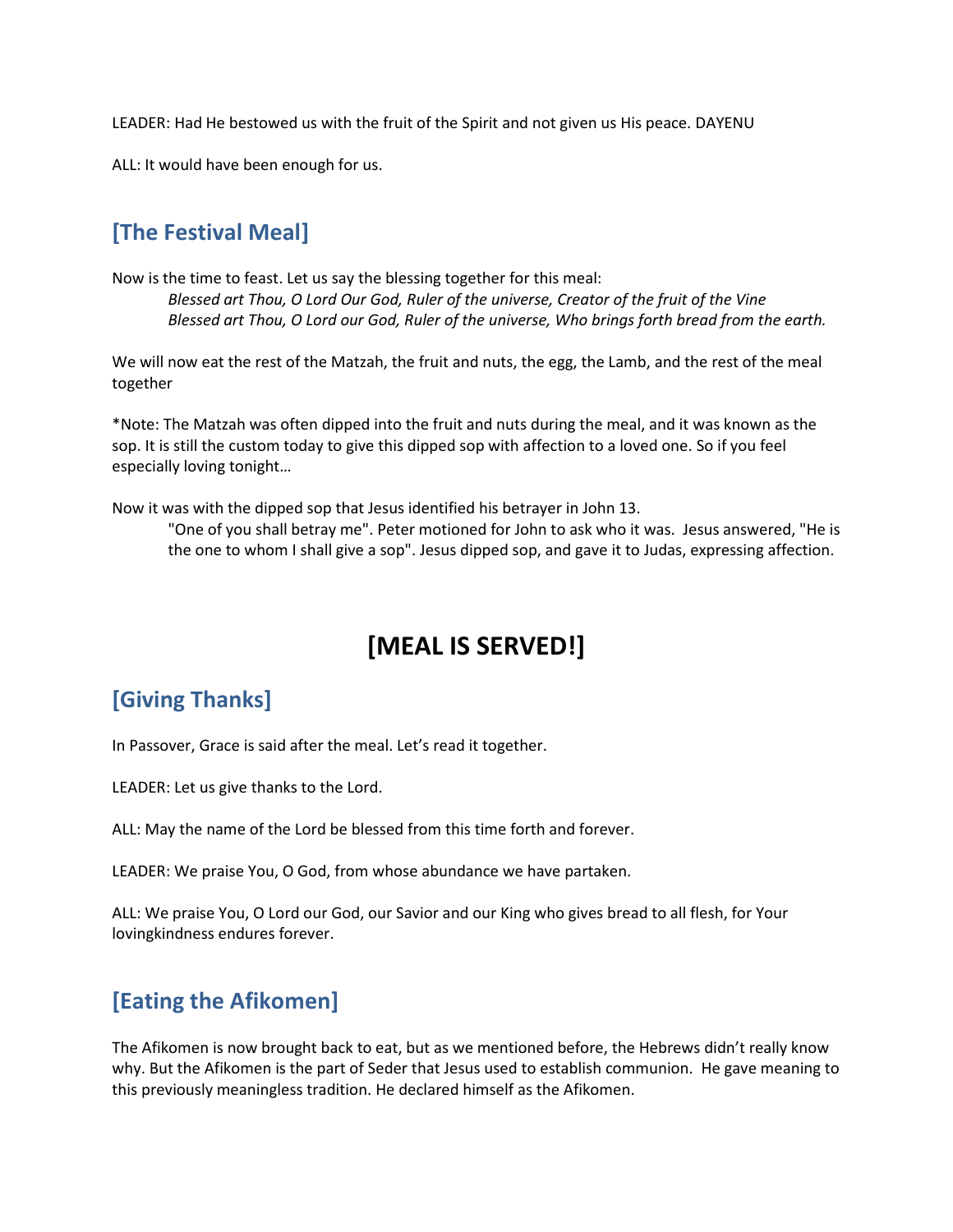Jesus said "I am the bread of life. He who comes to me will never go hungry, and he who believes in me will never be thirsty." The bread that was broken and hidden, has come back. Let us eat it in remembrance of Him.

[share and eat the Afikomen matzah]

## **[Third Cup – Redemption]**

We now come to the third cup – The Cup of Redemption. With this cup Israel remembers their deliverance from 430 years of slavery, and their redemption from the plague of death by the blood of the first Passover Lamb in Egypt.

It was with this cup The Word of God tells us: In the same way, after the supper he, Jesus, took the cup, saying, " This cup (The third cup – The Cup of Redemption) is the new covenant in my blood, which is poured out for you. This do, as often as you drink it, in remembrance of Me". Jesus claimed to be the fulfillment of the cup of redemption which the Hebrews and Jews had drank from for thousands of years, but always awaiting its fulfillment in the coming of the Messiah. Jesus says He is the One they have been waiting for.

Those around the table must have wondered if Jesus had gone too far. But for us around this table, we know it to be true. He is our redemption. Through His blood we are saved.

So take your cup and raise it up, and lets declare this together:

[Everyone recite:]

*I will lift up the cup of salvation, The Cup of Y'shua and call on the name of the Lord. Remembering that Jesus' blood was poured out for the forgiveness of sins. Let us be thankful.*

[Drink the cup of Redemption]

### **[The fourth cup – Cup of Elijah]**

Let's fill the cup a fourth time. This now is the cup of Elijah. Elijah is the bearer of good tidings of joy and peace. His name is especially associated with the coming of the Messiah, whose advent he is expected to announce.

So in waiting for him, Jewish homes would open the front door. [Someone go open the front door]

Our door is open for Elijah to come in and announce the Messiah has arrived. And the cup of Elijah is filled and ready for him, but not drunk. It remains on the table in the Passover as a sign of God's messianic promise not yet fulfilled. And this is how the Hebrew Passover ends.

But for us who believe in Y'shua as the Messiah, "Elijah has come". The Gospels tell us that John the Baptist came as Elijah. Many believed he was the one declared in Passover. He prepared the way, and announced the coming of Messiah. He came as the forerunner of Y'shua – the true Messiah.